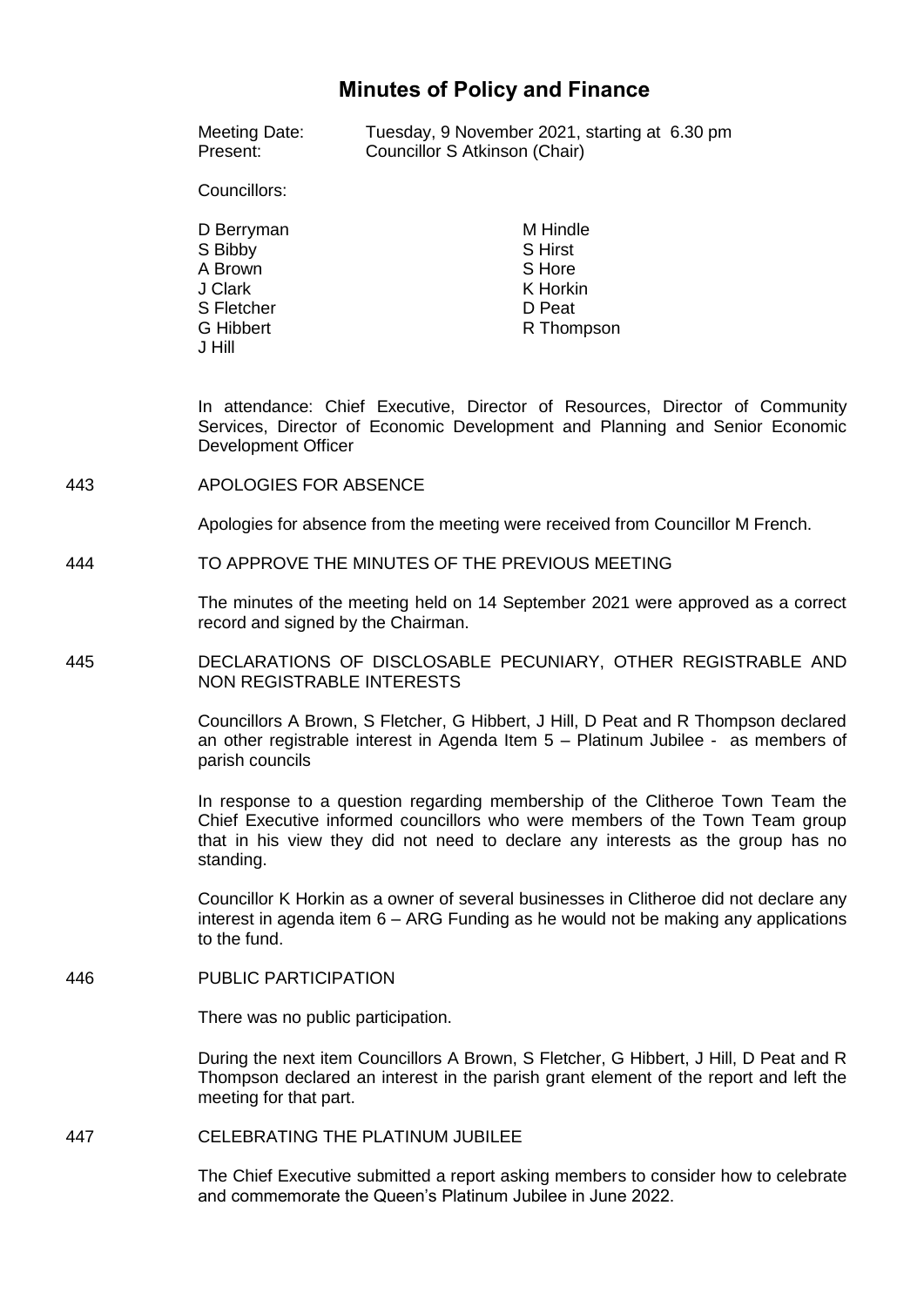He informed members that all councils had been requested by Pageant Master, Bruno Peek LVO OBE OPR to light a beacon and he suggested this be done at Clitheroe Castle as had been done on previous occasions.

He also suggested that a grant be awarded to each parish council to encourage them to take part in the celebrations in their area.

Other suggestions had been made by members of staff and councillors that included several ideas. The Chief Executive also informed members that in the week prior to the celebrations the Duke of Lancaster's Regiment would be doing a Freedom March through the streets of Clitheroe, that would be a fitting start to the jubilee celebrations. The Chief Executive said that the project(s) were one off items that could be funded from reserves. However the Council would still need to set a budget for the Jubilee celebrations and the Freedom March.

Members considered the ideas put forward and felt that a permanent living fixture/reminder would be the most appropriate. It was suggested a task and finish group be set up to move forward with plans.

#### RESOLVED THAT COMMITTEE:

- 1. Agree to have a Beacon lighting at Clitheroe Castle;
- 2. Agree to give a grant of £500 to every parish council who provides a letter of intent to use it to commemorate the Platinum Jubilee;
- 3. Agree to set up a task and finish group consisting of Councillors S Atkinson, K Horkin, J Clark, S Fletcher and R Thompson to finalise the plans for commemorating the Queen's Platinum Jubilee

Councillors A Brown, S Fletcher, G Hibbert, J Hill, D Peat and R Thompson returned to the meeting.

### 448 ARG FUNDING - NEXT STEPS

The Director of Economic Development and Planning submitted a report asking committee to consider the allocation of the second top-up of Additional Restrictions Grant (ARG) funding.

Following the last meeting of this committee, the task and finish group comprising of councillors Atkinson, Peat, Bibby, Fletcher and Thompson had met to discuss potential options and were now making recommendations of how best to allocate the funding to assist businesses with their recovery from the impacts of the pandemic.

Three schemes were proposed –

- Travel Agents £1000 to those based at home and £5000 to those who have a business premises/shop and are registered for business rates in the Ribble Valley;
- Business Recovery businesses seeking to invest in their premises or facilities as a direct result of the pandemic who had not received a Restart Grant.
- Business Growth to support businesses in recovering from the impact of the pandemic and to support businesses in expanding and adapting their businesses to support long-term sustainability and the Council's Climate Change Strategy.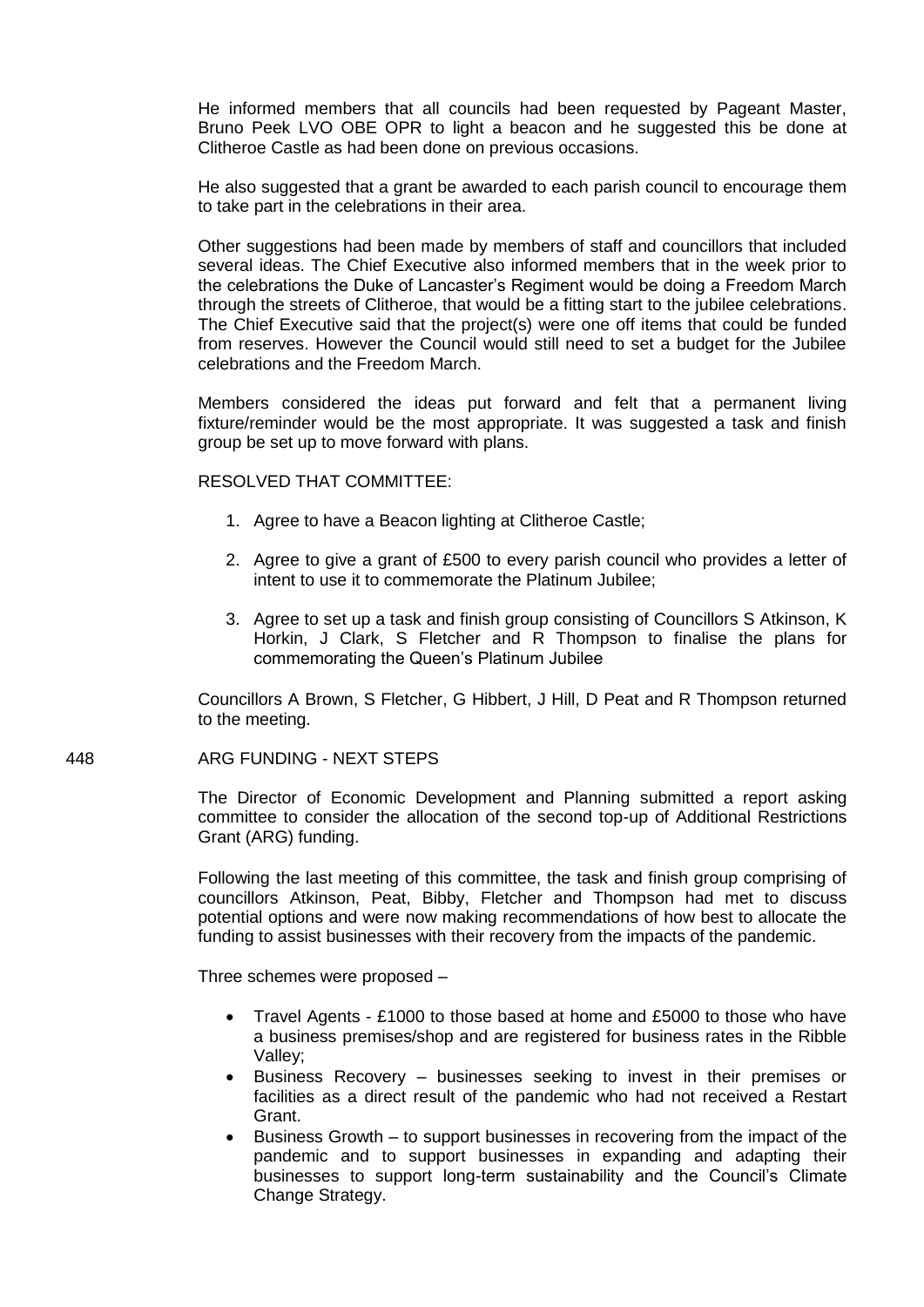A scale of eligible expenditure was outlined with the minimum expenditure being £5,000. The grant would provide up to 50% of any eligible expenditure with a maximum grant of £25,000. Eligible expenditure would count from 1 July 2021 for those businesses based in Ribble Valley who were trading on 1 April 2021 and registered for business rates.

Members were supportive of the recommendations made by the task and finish group.

RESOLVED THAT COMMITTEE:

- 1. Agree to providing an additional one-off fixed grant to Travel Agents in accordance with the report;
- 2. Agree to the remainder of the additional restrictions grant being used to fund the Business Recovery grant and the Business Growth grant in accordance with the details in the report and the Grants Policy outlined;
- 3. Delegate to the Director of Economic Development and Planning and the Director of Resources, in consultation with the ARG task and finish group, any minor amendments to the scheme that arise during the administration of the scheme.
- 449 REFERENCES FROM COMMITTEES
- 450 COMMUNITY SERVICES COMMITTEE PLAYING PITCHES AT EDISFORD

The Director of Resources submitted a report asking committee to consider a request from Community Services committee in respect of approval to help improve the playing pitches at Edisford.

As a result of the housing development at Low Moor a commuted sum of £18,784 had been given to the council as the developer contribution for the improvement of off-site leisure provision and it was planned to use this funding to improve the drainage at the Edisford playing pitches site.

RESOLVED THAT COMMITTEE:

Approve the request for additional capital budget of £18,780 in respect of drainage works at Edisford Playing Pitches and that this be funded from the S106 monies from the housing development at Low Moor.

451 LOCAL TAXATION WRITE OFFS

The Director of Resources submitted a report asking for committee's approval to write off three cases of business rates where the companies had been dissolved.

RESOLVED THAT COMMITTEE:

Approve the writing off £13,001.25 in Business Rates and £300.00 costs where it has not been possible to collect the amounts due.

452 REVIEW OF FEES AND CHARGES

The Director of Resources submitted a report seeking member approval on proposals to increase this committee's fees and charges with effect from 1 April 2022.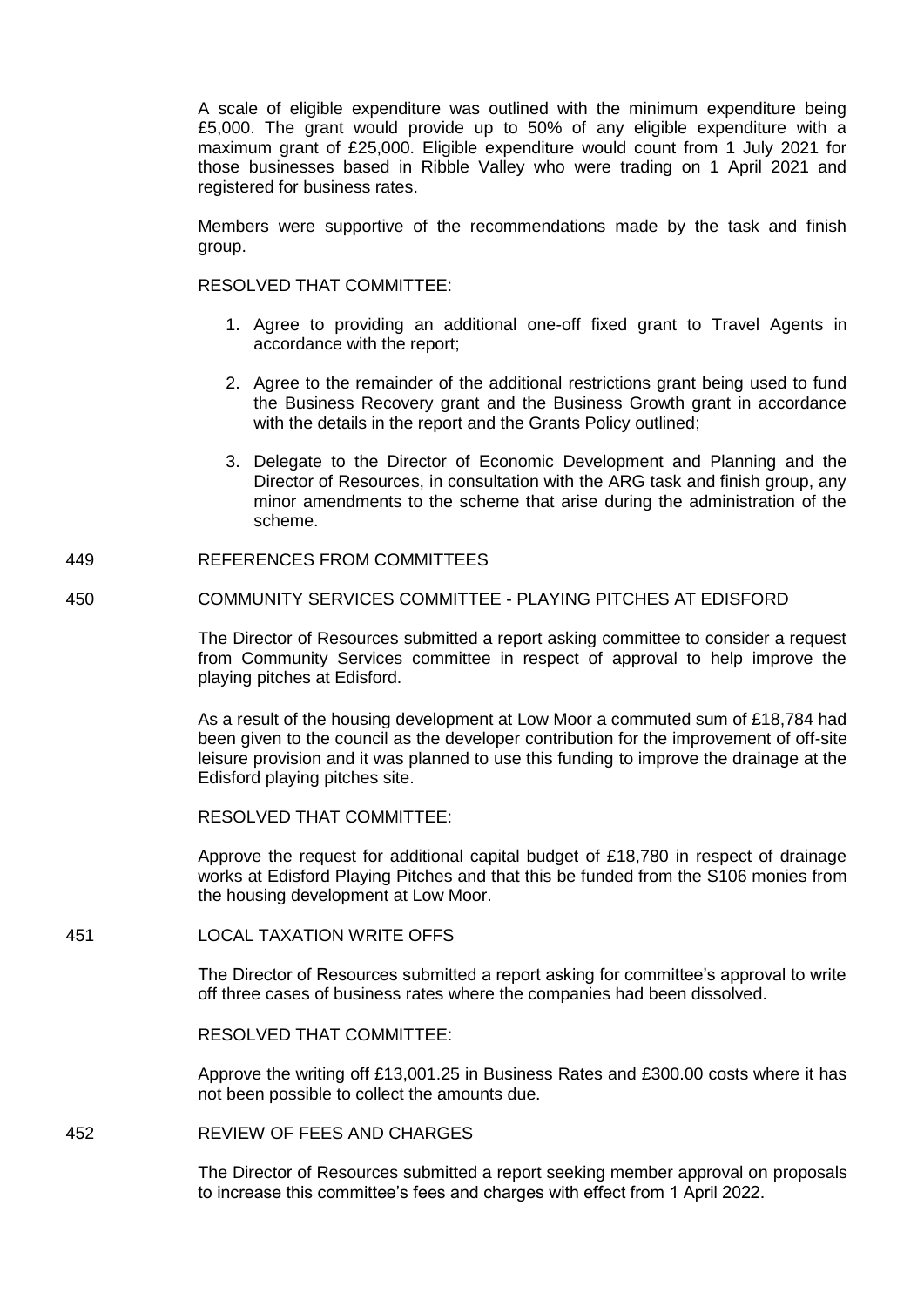These proposals were the first stage in the review of this committee's budget for the forthcoming 2022/23 financial year.

The council's latest budget forecast allows for a 3% inflationary increase in the level of income raised from fees and charges and the review aims to increase budgeted income for 2022/23 by this amount as a minimum.

After applying this percentage increase, proposed charges had generally been rounded up or down to minimise any problems with small change. This inevitably impacts on the individual percentage rise for each separate charge, particularly when the current charge is low.

Following discussions between financial services, heads of service and budget holders a proposed set of fees and charges for implementation from 1 April 2022 had been produced for this committee for members to consider.

The Director of Resources reported that when considering the fees and charges the Head of Legal and Democratic Services had recommended the introduction of new fees to cover extensive administrative processes, complex legal agreements and a charge for providing a proof of life service. It was also proposed to increase charges for S106 agreement review and completion work by 20.6%.

RESOLVED THAT COMMITTEE:

Approve the proposed fees and charges as set out in the report for implementation from 1 April 2022.

## 453 REVENUES AND BENEFITS GENERAL REPORT

The Director of Resources submitted a report for information on debts outstanding for business rates, council tax and sundry debtors. It also updated members on benefits performance, including benefits processing times and overpayment recovery.

#### 454 COUNCIL TAX BASE 2022/23

The Director of Resources submitted a report for information on the council tax base for 2022/23. The council tax base is set each year between 1 December and 31 January and is an important calculation which sets out the number of dwellings to which council tax is chargeable in an area or part of an area. The tax base is used for the purposes of calculating the band D council tax for the billing authority and also major precepting authorities and parish councils.

The council tax base has increased steadily over the period 2007/08 to 2013/14, however since then it has averaged overall increases of 1.5% to 2.5% each year. The Council Tax Base for 2022/23 is 24,553.

### 455 REVENUE MONITORING 2021/22

The Director of Resources submitted a report for information on the position for the period April to September 2021 of this year's revenue budget as far as this committee was concerned.

The main variations were highlighted. The comparison between actual and budgeted expenditure within service cost centres shows an underspend of £188,176 for the April to September period of the financial year 2021/22. After allowing for transfers to/from earmarked reserves there was an underspend of £203,496.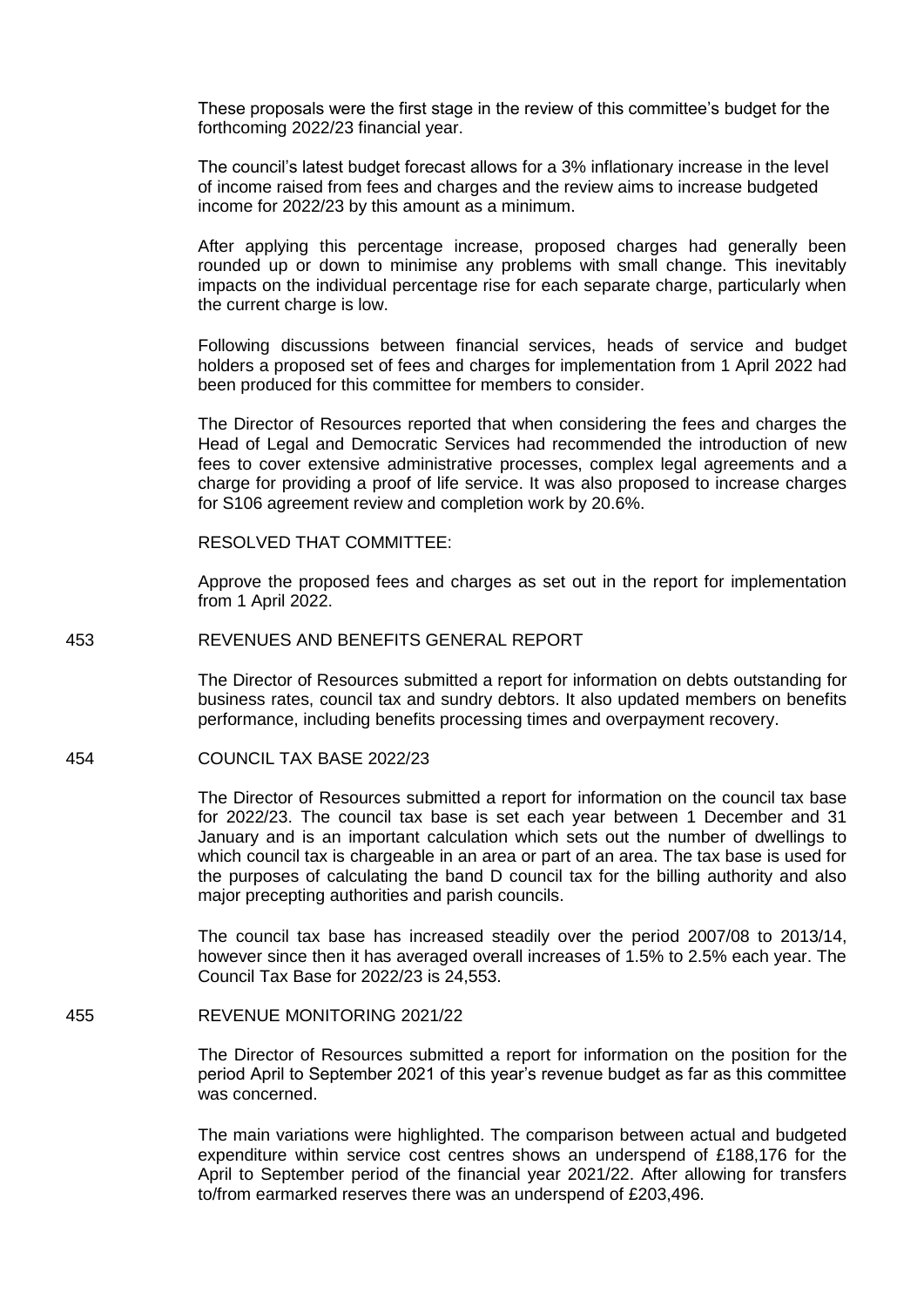The balance of grant funds accounted for within coronavirus specific cost centres of £920k have increased the underspend within this committee to £1.16m. Whilst for the period to September coronavirus funding had had a significant impact that had created a large underspend on the net cost of services within this committee, many of the variances would resolve as the year progresses and grant funds are either paid out or allocated to specific coronavirus response activities.

#### 456 OVERALL REVENUE MONITORING 2021/22

The Director of Resources submitted a report for information on the overall position for the current financial year for the half year position up to the end of September 2021.

There is an overall net underspend to the end of September 2021 of £1,148,776. However, this is skewed by income and expenditure on covid response cost centres, where the variance will resolve itself as the year progresses. When the variances for the usual service cost centres are examined, there is a net underspend of £188,131.

It was pleasing to report that the refuse collection vehicle repair and maintenance costs have returned to be closer to budgeted costs.

### 457 CAPITAL MONITORING 2021/22

The Director of Resources submitted a report for information on the progress on this committee's 2021/22 capital programme for the period to the end of September 2021.

At the end of September 2021 £19,623 had been spent or committed. This was 10.9% or the total approved capital programme budget for this committee.

Of the eight schemes in the capital programme at the end of September 2021, one scheme was complete, two schemes were currently on-track to be completed in-year, two schemes would not be completed in-year and it was unclear whether three of the schemes would be completed in-year.

## 458 OVERALL CAPITAL MONITORING 2021/22

The Director of Resources submitted a report for information on the progress on the Council's approved 2021/22 capital programme for the period to the end of September 2021.

At the end of September 2021 £669,102 had been spent or committed. This was 19.5% of the overall capital programme budget for 2021/22. Of the 30 schemes in the capital programme it was reported that two schemes were complete, ten schemes were currently expected to be completed in-year, it was unclear whether six schemes would be completed in-year, four schemes were unlikely to be completed in-year and six schemes would not be completed in-year. Two further schemes were on-going housing related grant schemes.

# 459 TREASURY MANAGEMENT MONITORING 2021/22

The Director of Resources submitted a monitoring report for information on the treasury management activities for the period 1 April 2021 to 30 September 2021. This included temporary investments, interest on investments, local government bonds agency, borrowing, borrowing requirements, prudential indicators, approved organisations, recent events and exposure to risk.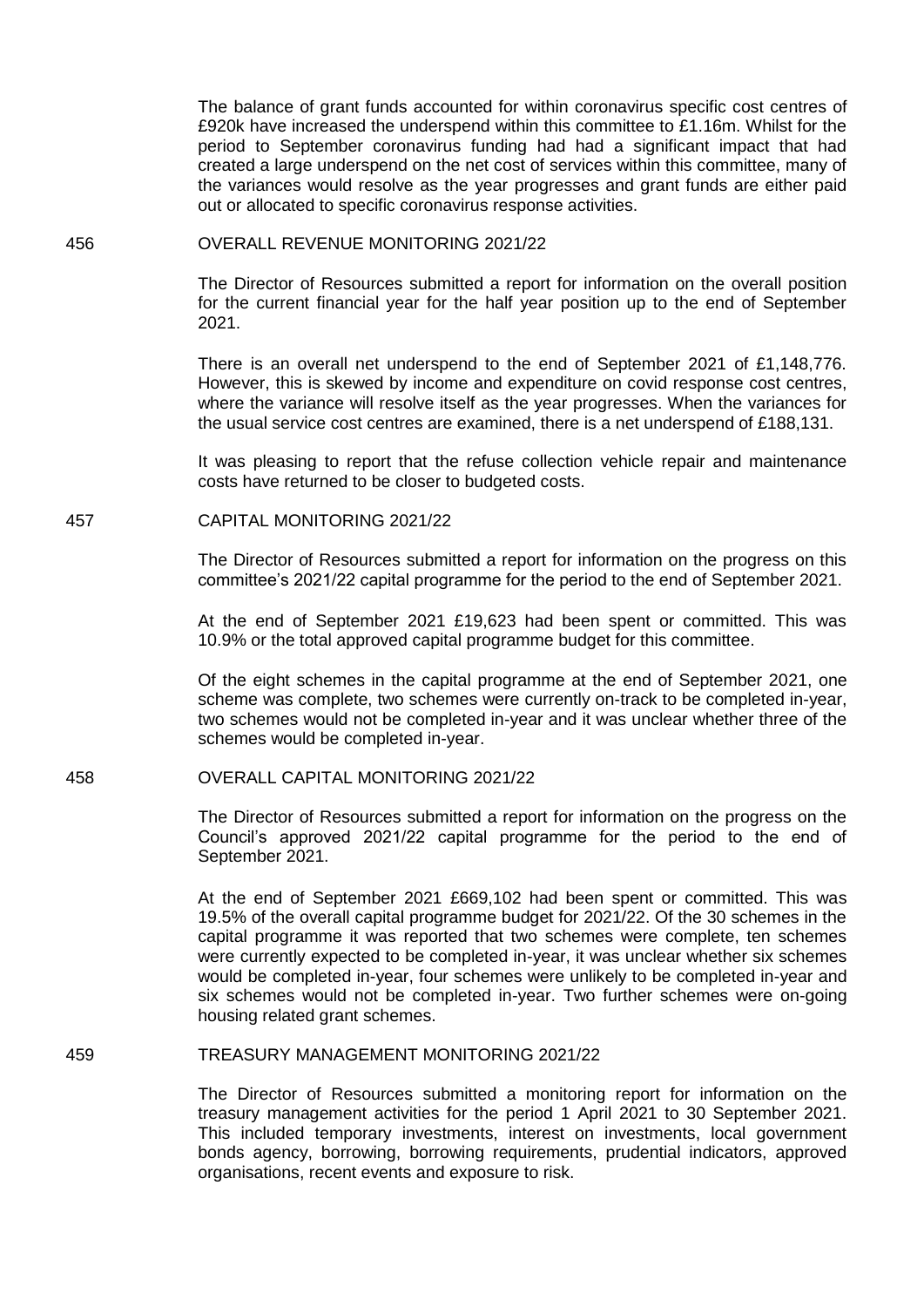460 ANNUAL OMBUDSMAN REPORT

The Chief Executive submitted a report for information on the referrals to the Local Government Ombudsman for the period to 31 March 2021. The Ombudsman had not carried out any detailed investigations during this period or upheld any complaints during the period.

461 REPORTS FROM REPRESENTATIVES ON OUTSIDE BODIES

There were no reports from representatives on outside bodies.

462 EXCLUSION OF PRESS AND PUBLIC

RESOLVED: That by virtue of the next items of business being exempt information under paragraph 1 of Part 1 of Schedule 12A of the Local Government Act 1972 the press and public be now excluded from the meeting.

463 LOCAL TAXATION WRITE OFFS

The Director of Resources submitted a report requesting committee's approval to write off a council tax debt where the debtor had passed away.

RESOLVED THAT COMMITTEE:

Approve writing off £984.45 of Council Tax debts plus £110.00 coasts where it has not been possible to collect the amount due.

- 464 REFERENCES FROM COMMITTEES
- (i) Personnel Committee Review of Pay and Conditions

The Director of Resources submitted a report for members to consider a request from Personnel committee to improve the pay and conditions of staff.

Personnel committee had agreed to the recommendations made subject to budgetary approval and acceptance from the union.

The Director of Resources outlined the options available to committee to fund the recommendations bearing in mind that the outcome of the Draft Local Government Finance Settlement had not yet been received.

She reminded members that as the Section 151 officer, she was required to give the council formal advice on the robustness of the estimates and adequacy of reserves.

She explained that whilst the Council was currently benefitting from significant levels of earmarked reserves it would be possible to fund the costs arising from the pay review from these, however this was not recommended in the long term. She reminded members that the best use of earmarked reserves was to fund one off items eg the capital programme or non-recurring revenue items.

She suggested that cost of the pay review covering the next three years be transferred from the Business Rate Growth reserve and as a matter of priority recurring funding be identified when the outcome of the Draft Local Government Finance Settlement was known.

The Director of Resources also referred to other budget growth items which would